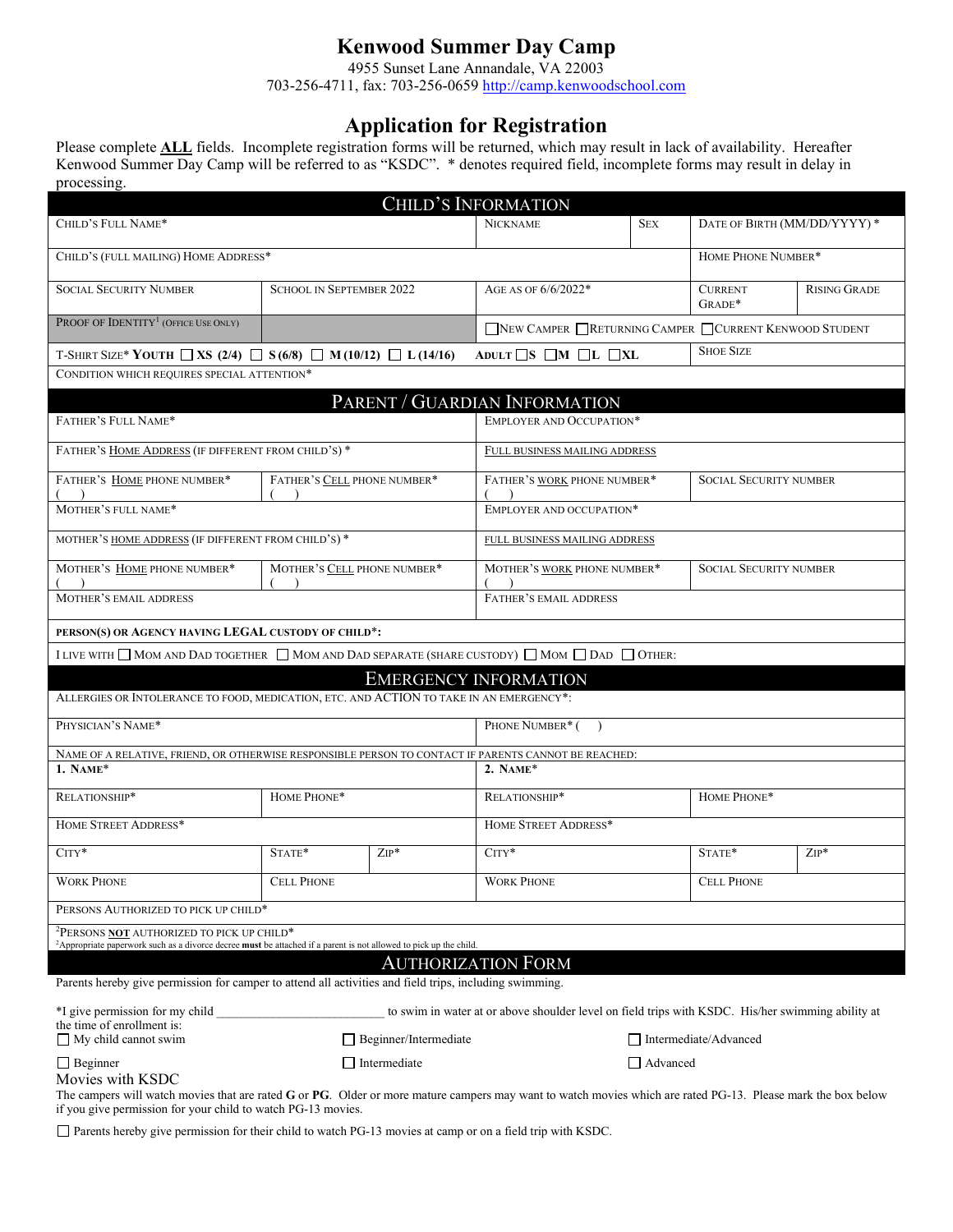# Kenwood Summer Day Camp Policies/Procedures

KSDC is open to all children who have completed Kindergarten –  $8<sup>th</sup>$  grade. All camp programs are on a first-come, first-served basis.

Kenwood campers must bring a lunch with a drink everyday; lunches will be kept in your child's backpack labeled with their name and the date. There is NO refrigeration available. Afternoon snack is provided for all KSDC campers. Refillable water bottles are also recommended.

3 camp t-shirts are included with your paid registration fee. Additional camp shirts are available for \$8 each. Each camper must wear a camp t-shirt on field trips. If a camper is not wearing a camp t-shirt on field trip day, we will provide one for the camper and charge your account \$8.

Parents hereby give permission for use of pictures, audio, or visual of camper participation in summer camp activities for camp publicity purposes.

# **Camp Care Duty**

The camp shall exercise reasonable care in the supervision and welfare of the camper during the period the camper is in attendance. In a medical emergency, the camp shall attempt to contact the parents as soon as possible; but it shall be free to secure the most available medical assistance consistent with what appears to be in the best interest of the camper at the time of the emergency.

# **Health Policy**

Parents agree that if the child's temperature rises above 100.4° or shows signs of other communicable illness while at camp, the parents will make every effort to have the child picked up within the hour. Parents agree to keep their child home if experiencing any symptoms of COVID-19 or any other communicable illness. Children may not be sent to camp if they are pending a COVID test for any reason. Should mask mandates still be in place for camps by the health department or required by a trip, parents are responsible for providing them as well as backups.

**KSDC staff will not administer any medication; this includes prescription and over-the-counter medications, with the only exception being life-saving medications (Epi-pens & Asthma inhalers).** Parents/legal guardians may come to camp or meet the camp on a field trip to administer medication to their child. Under no circumstances may a child retain possession of any medication once he/she comes under the supervision of Grasshopper Green/KSDC staff.

### **Personal Belongings/Money**

Due to the nature of our camp the following items are **strongly discouraged** to bring to our camp program: personal game consoles, collectibles, electronic devices. If they bring phones or electronics they are the camper's responsibility. See separate cell phone policy.

The staff of KSDC will not be held responsible for the loss of money brought to camp by campers or parents for field trips for any reason. Please make sure your child understands that if he or she brings money that the money is his/her responsibility. KSDC will not be held responsible for the loss of personal property or money.

#### **Sunscreen**

For all outdoor field trips, sunscreen with an appropriate SPF is highly recommended. Sunscreen is applied by the KSDC staff on swim days only unless otherwise needed.

KSDC staff will **only** apply sunscreen provided by parents. They **will not** be permitted to apply their personal sunscreen or another child's sunscreen to your child. Please clearly label all sunscreen and insect repellant with your child's name. Parents need to fill out the sunscreen authorization form.

# **Camp Schedule**

KSDC is open from 7:00 AM to 6:00 PM Monday through Friday. The campers will go on field trips most days which takes them away from camp from 9:00 AM until 4:00 PM. Weekly schedules of field trips and sports camps will be available the beginning of each week and on Fridays for the following week. Please try to schedule any appointments for your child outside of these hours. If scheduling an appointment during camp hours is unavoidable, the camper will need to be picked up before the camp departs or meet the camp at their destination for pickup. Campers may not stay back at camp to wait for a pickup. If you need to drop your child off after the campers have departed, you must meet them at the destination to drop off. There are no exceptions to this policy. Departure and return times are our best estimate and we try to keep to our listed timetables. Events such as traffic delays, changes in weather, or other unforeseen events may affect the times of the trips.

# Payment

The non-refundable registration fee is \$100. Families with two or more children can pay the family registration fee of \$150. Weekly KSDC tuition is \$300 for all weeks. If the bigger field trips are able to be taken this summer those weeks will be \$330. Tuition is due every Monday. If tuition is not paid by the close of business on Tuesday, a late payment fee of \$15 will be charged to your account. If tuition is not paid in full by Friday, your child will not be permitted to return to camp the following week. There is no prorating of weeks for absences.

If you have a camper that is only attending one week please contact the office for special one week only information.

Checks are to be made payable to Kenwood Summer Day Camp. The returned check fee is \$30.00.

Camp hours are 7:00 Am to 6:00 PM. If your child is not picked up by 6:00 PM the following late charges will be applied: 6:00-6:15 PM (or any portion thereof) \$15. After 6:15 PM the charge is \$5 per five minutes of any portion of five minutes will be added.

You may add additional weeks at any time with required notice at no additional charge. Adding of weeks depends on availability for that week. **YOU MUST GIVE 2 WEEKS NOTICE IN WRITING TO DROP A WEEK OF CAMP. IF A 2 WEEK NOTICE IS NOT GIVEN YOU ARE RESPONSIBLE FOR THE TUITION PAYMENT FOR THE WEEK.**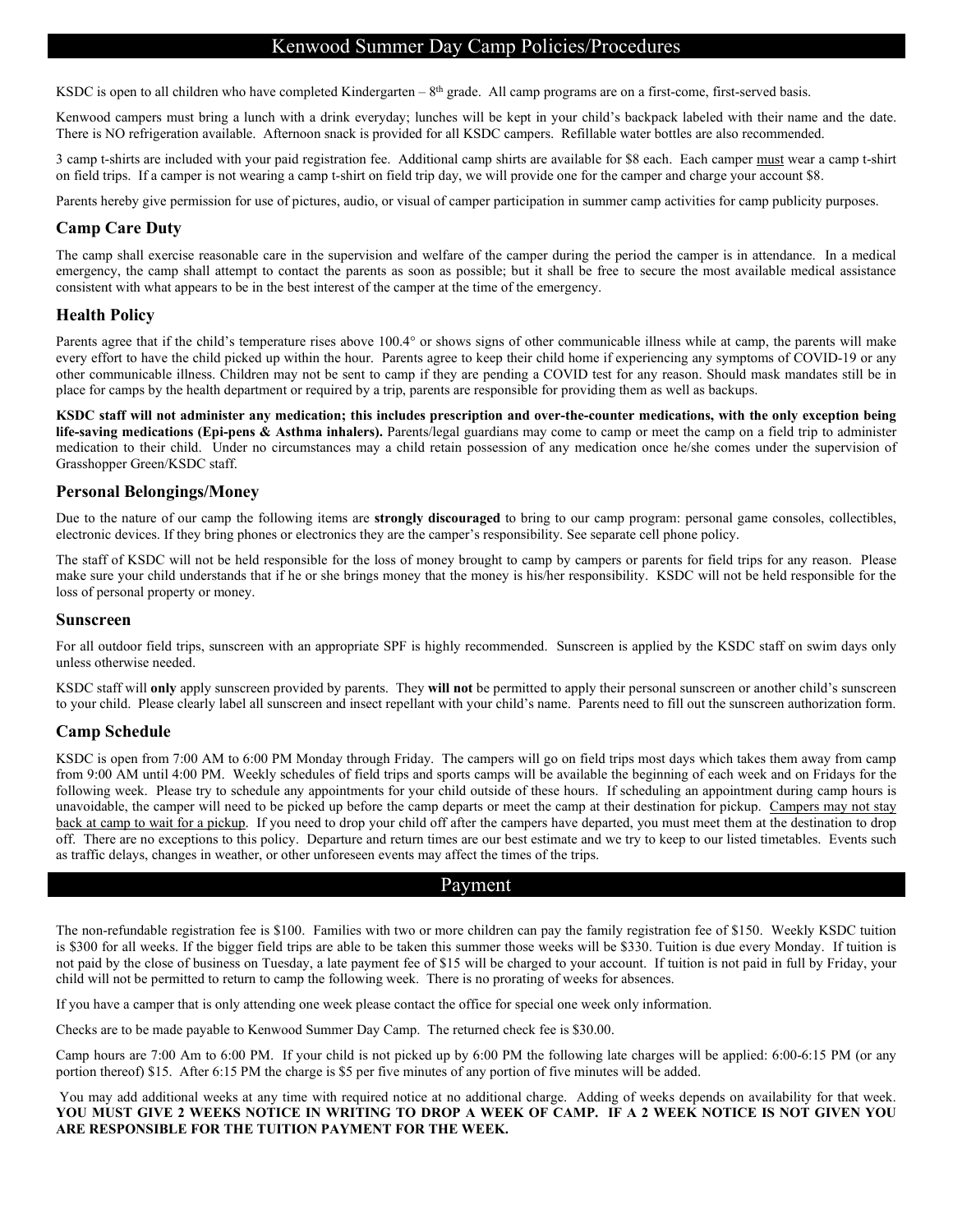| CHECK EACH WEEK OF ATTENDANCE**       |                               |
|---------------------------------------|-------------------------------|
| WEEK 1 (JUNE $6-10$ )                 | WEEK 7 (JULY 18-22)           |
| WEEK 2 (JUNE 13-17)                   | WEEK 8 (JULY 25 - JULY 29)    |
| WEEK 3 (JUNE 20-JUNE 24) <sup>5</sup> | WEEK 9 (AUGUST 1-5)           |
| WEEK 4 (JUNE 27-JULY 1)               | WEEK 10 (AUGUST 8-12)         |
| WEEK 5 (JULY 4-8) <sup>5</sup>        | WEEK 11 (AUGUST 15-19)        |
| WEEK $6$ (JULY 11-15)                 | WEEK 12 (AUGUST 22-AUGUST 26) |

<sup>3</sup>We are closed Monday, June 20. The tuition for this week is \$240. All weeks are on a first come, first served basis.

<sup>3</sup>We are closed Monday, July 4. The tuition for this week is \$240. All weeks are on a first come, first served basis.

\*\*You may add additional weeks at any time with no additional charge. Adding of weeks depends on availability for that week. **YOU MUST GIVE 2 WEEKS NOTICE IN WRITING TO DROP A WEEK. IF A 2 WEEK NOTICE IS NOT GIVEN YOU ARE RESPONSIBLE FOR THE TUITION PAYMENT FOR THIS WEEK.** 

\*The parents of \_\_\_\_\_\_\_\_\_\_\_\_\_\_\_\_\_\_\_\_\_\_\_\_\_\_\_ submit herewith a non-refundable registration fee of \$100 for enrollment in the Kenwood Summer Day Camp (KSDC) program. I have also read and understand the policies stated in this application and agree to abide by these policies.

| MOTHER / LEGAL GUARDIAN | Date | $FATHER/$ .<br>/ LEGAL GUARDIAN | DATE |
|-------------------------|------|---------------------------------|------|

Ask about discounted family registration rates and one week only rates.

Proof of identity and age may include a certified copy of birth certificate, record from a public school in Virginia, birth registration card, passport, copy of placement agreement or other proof of the child's identity from a child placing agency, or certification by a principal or his designee of a public school in the U.S. that a certified copy of the child's birth record was previously presented. Documentation must be presented to KSDC and signed off by office personnel.

How did you hear about our camp?

| Former Grasshopper Green Student<br>- IFormer Kenwood Student | <b>Friend</b><br>Internet | 1 A C | <b>Other</b> |
|---------------------------------------------------------------|---------------------------|-------|--------------|
|---------------------------------------------------------------|---------------------------|-------|--------------|

| <b>OFFICE USE ONLY</b>    |                          |                               |  |
|---------------------------|--------------------------|-------------------------------|--|
| REGISTRATION FEE RECEIVED | EMERGENCY CONTACT 1      | <b>EMERGENCY MEDICAL FORM</b> |  |
| CHILD INFORMATION         | EMERGENCY CONTACT 2      | <b>PARENT AGREEMENT</b>       |  |
| <b>PROOF OF IDENTITY</b>  | SWIM LEVEL               | CAMPER AGREEMENT              |  |
| <b>PARENT INFORMATION</b> | <b>CELL PHONE POLICY</b> | SUN SCREEN FORM               |  |
|                           |                          |                               |  |

| <b>DIRECTOR</b> | <b>DATE</b> |
|-----------------|-------------|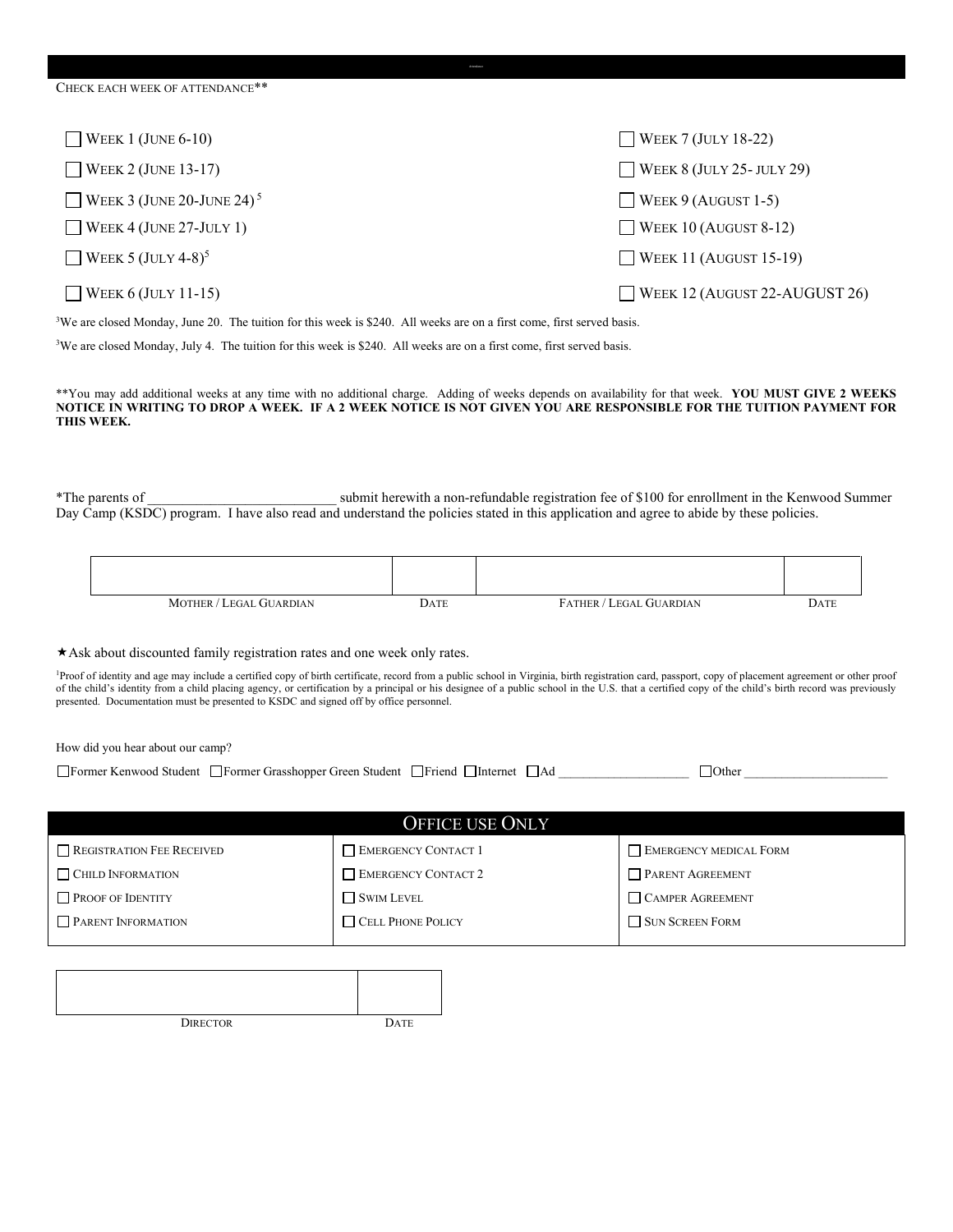# KSDC 2022 Registration Checklist

Welcome back for another great summer at Kenwood Summer Day Camp! We have provided you this page to use as a reference of what you signed up for this summer; do not return it to KSDC. To ensure swift registration in the fabulous 2022 program, please make sure that you return all of the following documents, completed in their entirety. **Your child is not registered until we have all of these forms completed along with a proof of identity and two emergency contacts.**

|              | Registration Form $\star$       |
|--------------|---------------------------------|
| $\mathbf{L}$ | Emergency Medical Form $\star$  |
| $\mathbf{L}$ | Parental Agreement $\star$      |
|              | $\Box$ Camper Agreement $\star$ |
| $\mathbb{Z}$ | Sunscreen Agreement $\star$     |

### *Required Form*

Don't forget to double-check the weeks that you have signed up for. **OUR ADD/DROP POLICY IS AS FOLLOWS:**

YOU MUST GIVE A 2 WEEKS NOTICE IN WRITING TO DROP A WEEK. IF A 2 WEEK NOTICE IS *NOT GIVEN YOU ARE RESPONSIBLE FOR THE TUITION PAYMENT FOR THE WEEK. You may add additional weeks at any time at no additional charge. Adding of weeks depends on availability for that week. If you have any questions about this policy, please contact the Camp Director or Center Director.*

Incomplete forms will be returned and will result in a delay of processing. This delay may cause you to not receive your first choice in weeks.

المرامي مواريد المرامي ومرامي والمرامي والمرامي والمرامي والمرامي والمرامي والمرامي والمرامي والمرامي والمرامي والمرامي

The checklist below is for you to record the weeks you marked on the registration form. The registration form submitted to KSDC is the official record of the weeks for which you are registered. You may request a copy of your registered weeks, in writing, from the office at any time.

| $\Box$ WEEK 1 (JUNE 6-10)  | $\Box$ WEEK 7 (JULY 18-22)    |
|----------------------------|-------------------------------|
| $\Box$ WEEK 2 (JUNE 13-17) | WEEK 8 (JULY 25-JULY 29)      |
| WEEK 3 (JUNE 20-JUNE 24)   | $\Box$ WEEK 9 (AUGUST 1-5)    |
| WEEK 4 (JUNE 27- JULY 1)   | $\Box$ WEEK 10 (AUGUST 8-12)  |
| $\Box$ WEEK 5 (JULY 4-8)   | $\Box$ WEEK 11 (AUGUST 15-19) |
| WEEK 6 (JULY 11-15)        | WEEK 12 (AUGUST 22-AUGUST 26) |

 $\odot$  Please keep this page for your records. Do not return to KSDC.  $\odot$ 

Date mailed/turned in to KSDC